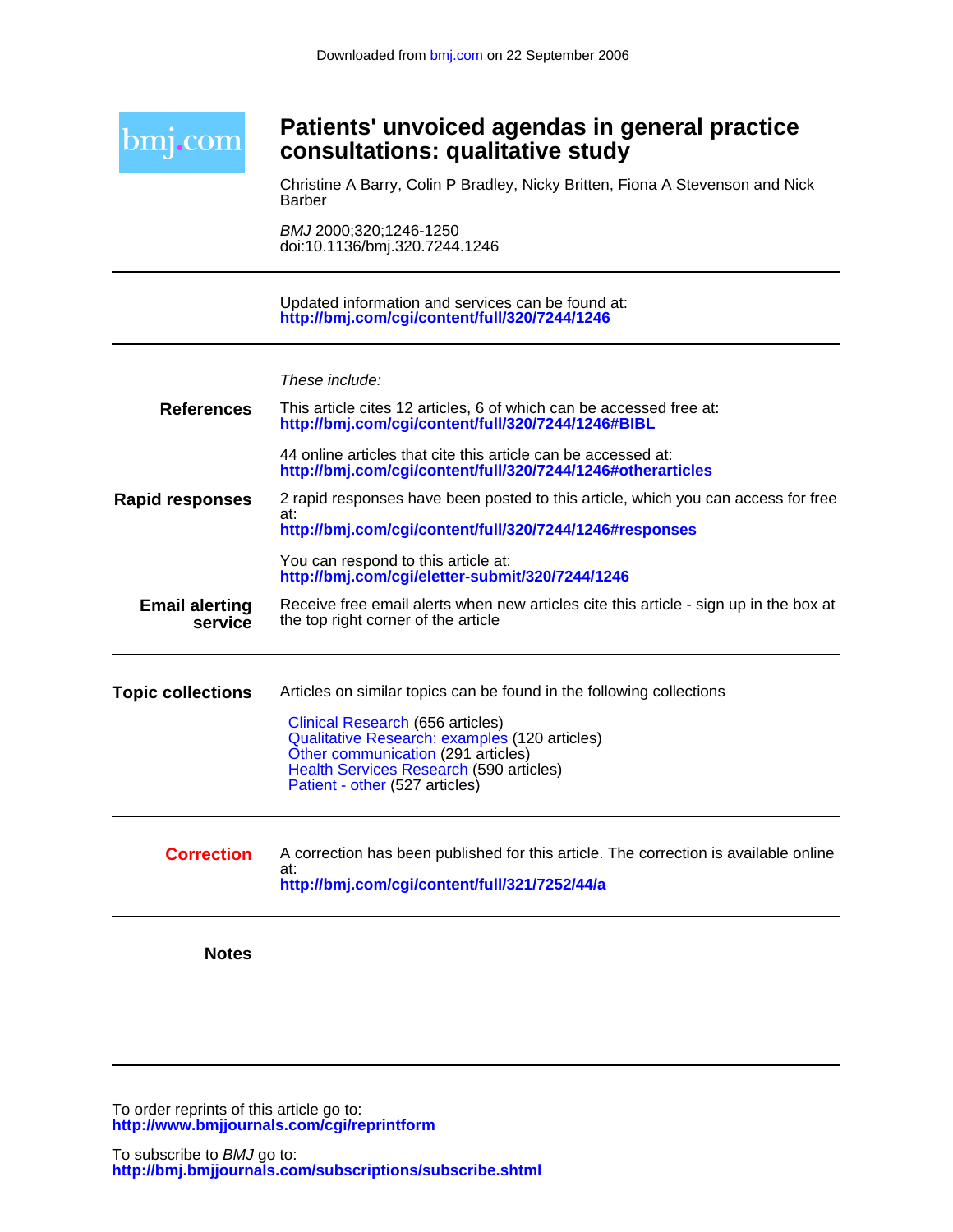# General practice Downloaded from [bmj.com](http://bmj.com) on 22 September 2006

# **Patients' unvoiced agendas in general practice consultations: qualitative study**

Christine A Barry, Colin P Bradley, Nicky Britten, Fiona A Stevenson, Nick Barber

*Editorial* by Charles

**Abstract**

Department of General Practice and Primary Care, Guy's, King's, and St Thomas's School of Medicine, King's College, London SE11 6SP Christine A Barry *research fellow* Nicky Britten *director of concordance unit* Fiona A Stevenson *lecturer in concordance*

Department of General Practice, University College, Cork, Republic of Ireland Colin P Bradley *professor*

School of Pharmacy, University of London, London WC1N 1AX Nick Barber *professor*

Correspondence to: C A Barry, Centre for the Study of Health, Sickness, and Disablement, Department of Human Sciences, Brunel University, Uxbridge, Middlesex UB8 3PH christine.barry@ brunel.ac.uk

*BMJ* 2000;320:1246–50

**Objective** To investigate patients' agendas before consultation and to assess which aspects of agendas are voiced in the consultation and the effects of unvoiced agendas on outcomes.

**Design** Qualitative study. **Setting** 20 general practices in south east England and the West Midlands.

**Participants** 35 patients consulting 20 general practitioners in appointment and emergency surgeries.

**Results** Patients' agendas are complex and multifarious. Only four of 35 patients voiced all their agendas in consultation. Agenda items most commonly voiced were symptoms and requests for diagnoses and prescriptions. The most common unvoiced agenda items were: worries about possible diagnosis and what the future holds; patients' ideas about what is wrong; side effects; not wanting a prescription; and information relating to social context. Agenda items that were not raised in the consultation often led to specific problem outcomes (for example, major misunderstandings), unwanted prescriptions, non-use of prescriptions, and non-adherence to treatment. In all of the 14 consultations with problem outcomes at least one of the problems was related to an unvoiced agenda item. **Conclusion** Patients have many needs and when these are not voiced they can not be addressed. Some of the poor outcomes in the case studies were related to unvoiced agenda items. This suggests that when patients and their needs are more fully articulated in the consultation better health care may be effected. Steps should be taken in both daily clinical practice and research to encourage the voicing of patients' agendas.

# **Introduction**

Research into communication in general practice has focused on either the consultation or interviews with doctors and patients.1–4 Researching the consultation in isolation tends to neglect those aspects of communication that remain unspoken. Conducting interviews in isolation focuses too much on participants' generalised views at the expense of their specific communication behaviours in the medical interaction. To determine what is unspoken in the consultation requires both

doctors and patients to be interviewed outside the consultation and a recording of the interaction to be made. We examined the absent discourse that emerges when this approach is taken and its effect on outcomes.

In developing their model of patient centred medicine Levenstein et al introduced the concept of agendas as the key to understanding patients.<sup>5</sup> They found that doctors failed to elicit 54% of patients' reasons for consulting and  $45\%$  of their worries.<sup>6</sup> Campion et al showed that social and emotional agendas are the most likely issues to be underrepresented in the consultation.7 The concept of patients' total agendas is preferable to the narrower and yet more difficult to define concept of patients' expectations. It includes all the reasons for encounter and encompasses patients' ideas, concerns, and expectations. Expectations include specific behaviour that patients would like to occur in the consultation and more general aspects concerning the relationship and interaction with the doctor.<sup>4</sup>

What doctors both believe and do influences the expression of patients' agendas. Doctors may overestimate the extent to which patients are primarily concerned with medical treatment rather than with gaining information and support. Unless patients are overtly distressed doctors may have trouble in recognising those who are seeking support.8

# **Participants and methods**

We describe the first phase of a two part study, "improving doctor-patient communication about drugs." We aimed to describe current communication practice among general practitioners through a qualitative approach (phase 1) and from this to develop and test an educational intervention to improve communication about drugs (phase 2). We conducted phase 1 in 20 practices in the West Midlands and south east England. Ethical approval was obtained from 11 local ethics committees. The methods have been reported in detail elsewhere.<sup>9</sup>

#### **Sampling**

To represent a diversity of doctors' sex, practice size, location (urban, suburban, rural), and fundholding status, we purposively sampled 20 of 101 (16%) general practitioners who responded positively to a letter outlining the research.<sup>10</sup> The letter was sent to  $645$  general practitioners in 11 health authorities across the West Midlands and south east England.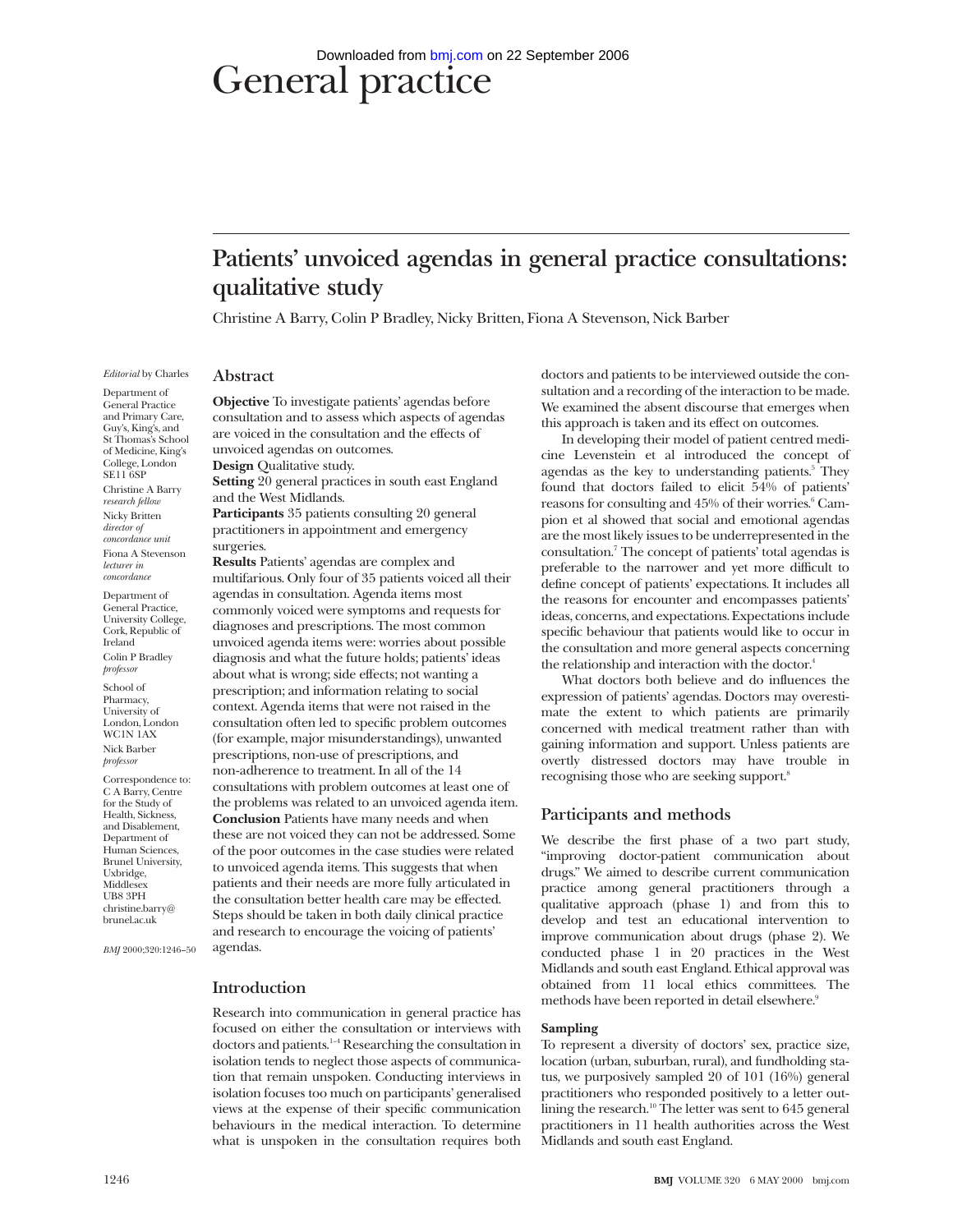We recruited patients over the age of 18, or the parents of patients under 18, from the participating practices in one of two ways. In 13 practices receptionists recruited 44 patients when they booked appointments, and the researcher contacted those who agreed. As few patients met our initial recruitment criteria of consulting for a new problem for which a prescribing decision was likely, we also recruited patients who wanted to discuss a previously prescribed drug. As patients with acute problems were underrepresented, in the final seven practices we recruited 18 patients attending emergency surgeries.

### **Data collection**

We interviewed patients with appointments in their home before attending the doctor, and we interviewed those without appointments in the surgery before they consulted the doctor. The interviews were conducted by a psychologist (CAB) and a sociologist (FAS). To conceal the identity of the study patients from the doctors, we audiotaped the consultations of all patients attending the selected surgeries, who were agreeable.

The doctor was interviewed the next day, and study patients were interviewed for a second time in their homes a week later to investigate subsequent medicine taking and other outcomes. Ten doctors attended one of two feedback sessions to respond to the findings. Summaries were also sent to the participating patients. Interviews and consultations were recorded and transcribed. The resulting dataset comprises a set of case studies of linked data.

#### **Analysis**

All five authors, representing four disciplines (general practice, pharmacy, psychology, and sociology), were involved in the analysis.11 CAB and FAS conducted a preliminary analysis of patient's agendas with NUDIST software. The other three authors acted as second coders for 10% of patients. Given the volume of data, a subset of 35 patients was chosen for detailed analysis from the 62 complete cases. These patients were selected to represent all 20 doctors and a range of patient characteristics. The analysis for this paper was conducted by CAB and second coded by FAS.

Patients' agendas were determined from the interview data. The transcripts from the consultation were used to determine voiced agenda items.

The short term outcomes of these consultations were analysed and compared with unvoiced agendas for each patient to look for possible links. The outcomes were: whether patients achieved wanted and unwanted actions, including prescriptions, examinations, tests and referrals, and information and reassurance; whether major misunderstandings were present or absent<sup>12</sup>; whether prescriptions were presented to a pharmacist, adherence was self reported, and problems with drugs were reported; and whether patient and doctor satisfaction was expressed in the semistructured interviews.

CAB and FAS coded all cases according to these outcomes and independently produced a composite rating on a scale of 1 (good outcome) to 4 (problem outcome). When the ratings did not agree discussions were held to reach a consensus between the two raters.

**A7 What made you decide to fix an appointment to see the doctor?** All categories

**A8 Can you describe your symptoms or illness?**

Symptoms

**A9 What do you think is wrong with you? (Probe for fears about illness)** Diagnosis theories and illness fears

**A10 What do you hope the doctor will do for you?**

Wanted actions

**A11 Is there anything you don't want the doctor to do for you? (Probe for any type of treatment or medicine not wanted)** Unwanted actions or treatment

**A12 Often people are expecting one of the following when they visit the doctor. Are you expecting any of these? If so, which ones? (Show card, which lists reassurance, advice, information, diagnosis, finding out what is wrong, referral to a specialist, tests, investigations, medical certificate, sick note, medical check up, a prescription for tablets or medicines, a repeat prescription for tablets or medicine)** Wanted actions including treatment

**A13 (If there is an idea about what is wrong) Do you have any ideas about the best way to treat your symptoms or illness? (Prompt: is there any type of treatment or medicine you do not want?)** Treatment wanted or unwanted

**A16 On this occasion, what did you do about your symptoms or illness before you made this appointment to see the doctor? (Probe: did they talk it over with anyone, ask anyone for advice, or take anything for it?)** Self treatment

**A17 Will you be asking the doctor about any other problem while you are there?**

Multiple problems

**No specific questions but interviewers briefed to probe any mention of emotional issues, social aspects, and alternative treatments** Emotional, social, alternative

# **Results**

#### **Patients' agendas**

We have treated as patients' agendas their ideas, concerns, and expectations according to their response to interview questions (box 1). Agendas were classed as symptoms, diagnosis theories, illness fears, wanted and unwanted actions, self treatment, and emotional and social issues.

Other research focusing on the consultation alone or on patients answering structured questionnaires in the waiting room defines agenda more narrowly.13 For example, one study included complex and psychosocial agendas in the categorisation of 210 consultations, and nearly half of the consultations were categorised as straightforward (44%).<sup>14</sup> Fifteen of our 35 consultations (42%) would have fulfilled their criteria as straightforward. In the light of further data from the interviews, however, only three of the patients' agendas would now be categorised as straightforward. The other 12 patients had complex agenda items such as social issues or not wanting a prescription, but these aspects did not get voiced in the consultation.

Of the 35 patients in this study no one had only one agenda item and most had five or more. To illustrate the diversity of patients' agendas, we present two case studies, one concerning a focused agenda and one a more complex agenda. The first patient had many unvoiced agenda items whereas most of the agenda items were voiced by the second patient. These cases are broadly typical of other patients in the sample.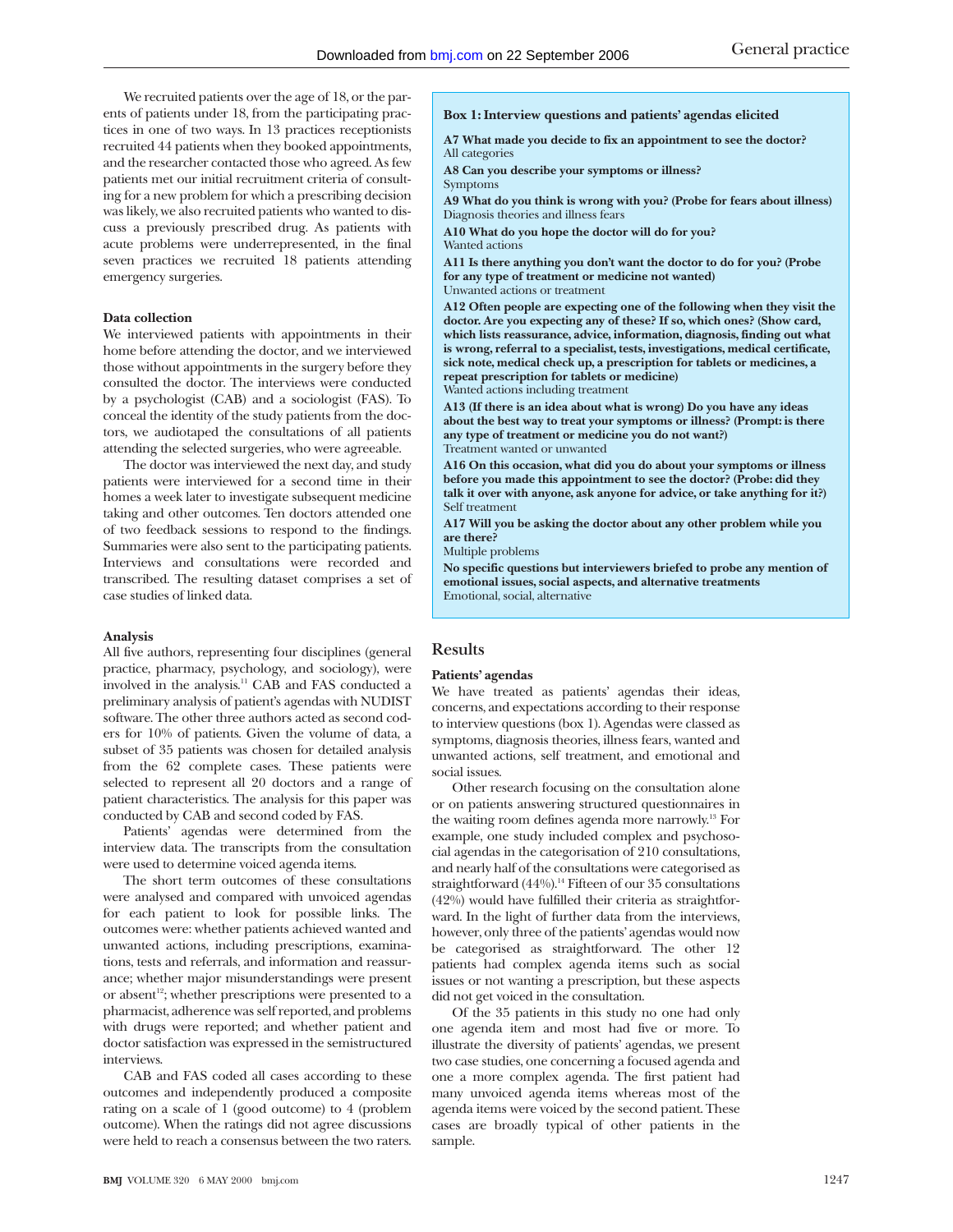## **Box 2: Victoria (doctor No 18, patient No 60) and her daughter Charlotte: a focused patient agenda, mostly unvoiced**

#### **Cough**

*Consultation with doctor*

"She's had a really terrible cold for about three weeks on and off . . . and it's . . . and it's turned into a nasty cough now" (symptoms)

"I just wanted you to check her . . . erm, her chest" (wants diagnosis)

*Preinterview with researcher*

"Charlotte has been feeling grotty, not sleeping, coughing at night, has pale rings under her eyes" (symptoms\*)

"Well I'd like to make sure her ears are clear because she has had infections in the past" (theory about diagnosis\*)

". . . but I wasn't sure if the cold might have gone to her chest a bit. She sounds a bit chesty" (alternative theory about diagnosis\*)

"I want to make sure about that, I'm always worried about doing damage . . . it could damage long term" (prognosis or emotional\*)

"I want him to say there isn't an infection there . . . I just don't think they're [antibiotics] a good idea . . . I don't want antibiotics particularly, but if she has to have them, then fine" (wants diagnosis, treatment unwanted\*)

"I took her to see a homoeopath because . . . initially I wanted to build up her immune system ... but then she went and got a cold ... and she gave me some other tablets ... but she took those for three days ... and the cough didn't get any better so I do feel that it's not something that she can treat... so that's why I'm here" (failure of self treatment or alternatives\*)

#### **Hand, foot, and mouth**

*Consultation*

"There's, erm, another thing that's called hand, foot, and mouth or something around. What is that? Is that a form of chickenpox or something? ... And is that contagious? (wants information)

\*Unvoiced in consultation.

## **Case studies**

#### *A focused patient agenda, mostly unvoiced*

Victoria Morton was worried about her three year old daughter Charlotte's cough, which had not responded to three weeks of homoeopathic treatment prescribed by her private homoeopath. Dr Parker diagnosed an ear infection. Despite the commonplace nature of Charlotte's problem there were nine items on her mother's agenda, of which only three were voiced in the consultation (box 2).

#### *A complex patient agenda, mostly voiced*

Tony Byron, a 42 year old lorry driver, had stomach problems and more broad stress related problems and health worries (box 3). Although Tony's agenda was mostly voiced there was one problematic unvoiced item: he did not want to be prescribed antidepressants.

#### **Doctors' response to initial data**

These detailed agendas produced quite strong reactions in doctors. For example, during the second feedback session doctor number 19 said:

"I got so depressed when you described this man whose list of expectations went on to about 18 (sic) points . . . There's no way that I am ever going to be able to address even three of these, let alone 18 expectations."

At a later academic presentation a non-participant doctor labelled Tony as a "heartsink" patient. These emotional responses suggest two interpretations: a mismatch between patients' actual agendas and doctors' views of them and the possibility that doctors prefer patients with simpler agendas. The doctors in another study reported greater satisfaction with consultations involving simple agendas.14

# **Agenda items voiced in, or left out of, consultations**

Only four of the 35 patients voiced their full agendas. These items tended to represent biomedical issues, mainly symptoms (table 1). Only two patients did not have symptoms to report and of those 33 who did, 24 managed to relay all their symptoms to the doctor.

# **Box 3: Tony Byron (doctor No 11, patient No 37): a complex patient agenda, mostly voiced**

#### **Eating or stomach issues**

#### *Consultation with doctor*

"And now I think I've developed an eating disorder ... after I've eaten a meal I take a laxative because I can't digest it. . . . And I've been doing this for about three and a half to four months. There's something wrong (own diagnosis theories, emotional, self treatment) "I can't afford to go to the gym any more because it's just so expensive now. Fifty pound a month I can't really afford that. That would just add pressure. Although that is my best release. I work at my best after I've been to for a workout at the gym" (social aspect)

#### *Preinterview with researcher*

"It might be a stomach ulcer. I've got, lots of problems with feeling bloated whatever I eat, even the tiniest meal . . . Someone died 10 years ago and I got a stomach ulcer then so it may be that again . . ." (diagnosis theory\*)

"My dad died four years ago of cancer of the stomach. I'm also worried generally at my age" (emotional\*)

"I just want advice on my eating habits" (advice, information\*)

"Maybe tablets. I've had Zantac before" (prescription?\*)

# **Heart attack worries**

*Consultation with doctor* "I think at the present rate I'm going Ben, I'm going to have a heart attack ... I've got this thing in my head that g- I'm a a good heart attack candidate er due to the pressure" (emotional)

"I'm concerned about my weight. I'm overweight" (emotional)

#### **Stress aspects**

*Consultation with doctor*

"Well I think I'm losing it basically . . . Erm I'm everytheverything I do everywhere I go I'm on the hurry up all the time. Everything's at two hundred miles an hour doesn't matter what it is. I can't relax any more. Er the stress and the pressure of everything is just hh on top of me" (emotional)

"Y- you see I have- because of my shifts I I have to be on the ball (worried about side effects)

"I've got my mother living with me at the moment which hasn't helped, but you know she's ill, I've got to bring her to the doctor's quite a few times (social aspect)

"See er my s- my sex drive is about minimal as well (social aspects or emotional)

#### *Preinterview with researcher*

*Interviewer*—"Is there any type of treatment or medicine you do not want?

*Tony*—"Antidepressants. I've had them once before. They make me sluggish and slow you down so you don't do anything. So not keen.

\*Unvoiced in consultation.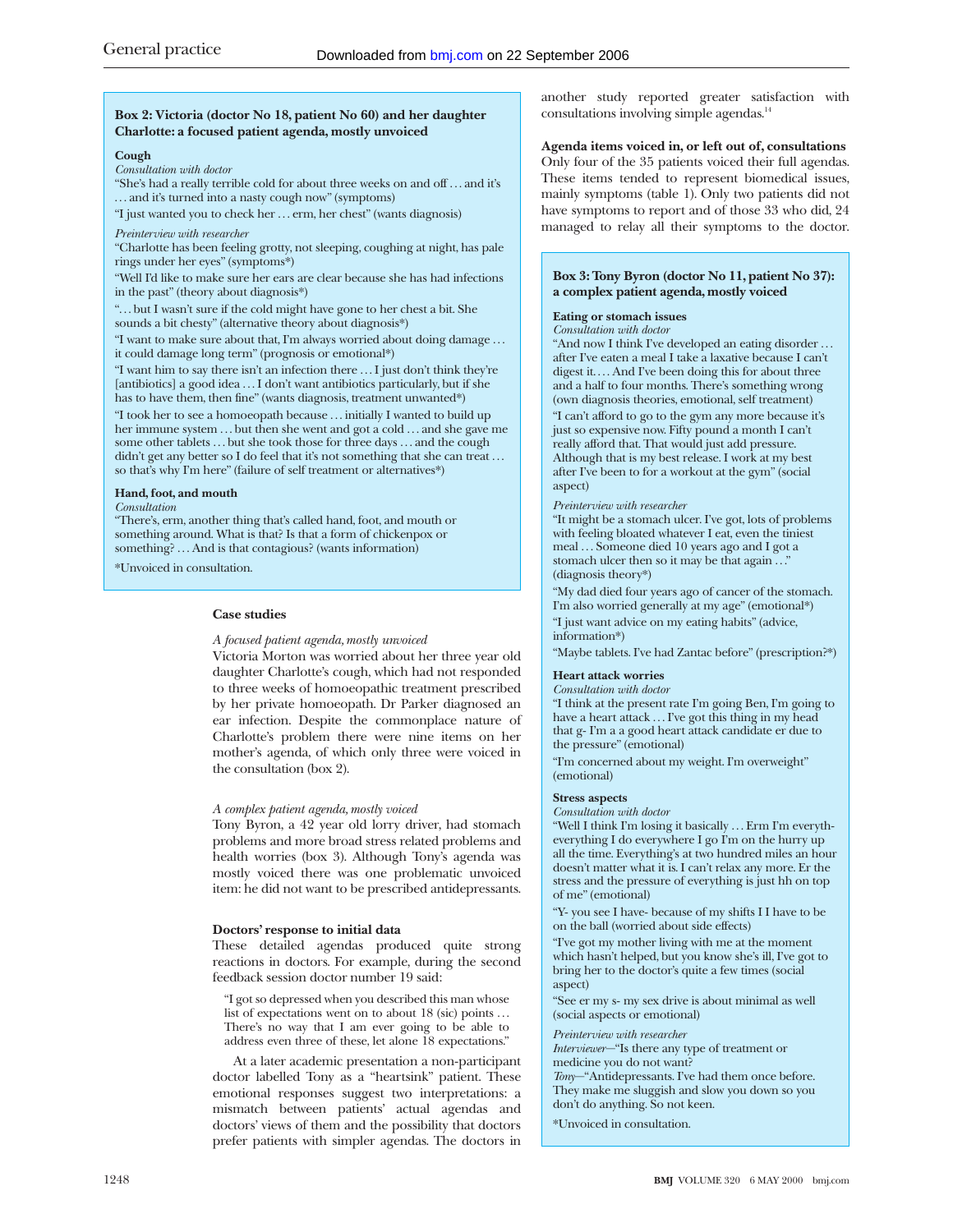**Table 1** Most common categories of voiced and unvoiced agendas in consultation

|                                                    | Agenda items    |                   |                             |
|----------------------------------------------------|-----------------|-------------------|-----------------------------|
| Base                                               | Voiced<br>items | Unvoiced<br>items | No of patients<br>with item |
| Symptoms                                           | 32              | 9                 | 33                          |
| Prescription request                               | 17              | 9                 | 22                          |
| Previous self treatment                            | 13              | 6                 | 18                          |
| Request for diagnosis                              | 13              | 4                 | 16                          |
| Theories about diagnosis                           | 12              | 12                | 21                          |
| Reporting of, or discussion about,<br>side effects | 11              | 8                 | 15                          |
| Worries about diagnosis or prognosis               | 11              | 14                | 20                          |
| Not wanting a prescription                         | 3               | 6                 | 9                           |
| Social context                                     | 3               | 5                 | 8                           |
| Total                                              | 115             | 73                | 35                          |
|                                                    |                 |                   |                             |

Eight, however, only managed to impart some of their symptoms and one did not mention his symptoms at all. Unvoiced agendas tended to represent psychosocial issues and reflected patient's autonomy.

### **Effects of unvoiced agenda items**

It is recognised that the consultation is a dynamic process and that in theory something important to a patient beforehand may seem less so as the consultation proceeds. This may explain why some patients' agendas were unvoiced. Agenda items that were not raised, however, often seemed to be associated with specific problem outcomes, such as major misunderstandings.<sup>12</sup>

Many of the unvoiced agenda items in our study that caused problem outcomes were related to treatment: not revealing that a prescription was not wanted and not reporting side effect problems with drugs or self treatment before consultation. The well known and sizeable problems of adherence<sup>15</sup> may well be avoidable if such issues are aired in the consultation.

In all of the 14 consultations with problem outcomes, at least one of the problems was associated with an unvoiced agenda item. In addition to the two case studies discussed, table 2 gives two further examples. The patients may not have thought it a problem not voicing all of their agenda. We did not directly ask them this and neither did they mention it spontaneously. Irrespective of whether or not the patients thought it was important to voice their agendas, there were often ensuing problems.

Victoria, Charlotte's mother, had several problem outcomes related to her five unvoiced agenda items (see box 2). Dr Parker assumed that Victoria had come for antibiotics and prescribed amoxycillin. In the interview afterwards he reported that he had realised from Victoria's body language that he had misunderstood her. On rethinking the consultation he realised that he need not have prescribed. Victoria, however, presented the prescription straight away and gave Charlotte a whole course of unnecessary antibiotics, believing that if antibiotics were prescribed her daughter must have a serious infection. Had Victoria's unspoken agendas been voiced the doctor would have been much clearer about her reasons for attending. He would have known of her use of homoeopathy and her antipathy to antibiotics. This would have helped him to avoid the unnecessary prescription and put her mind at rest about complications.

In the second case, Tony revealed most of his agenda owing to Dr O'Neill's patient centred behaviour, but he did not voice his strong antipathy towards antidepressants (see box 3). He was worried about drowsiness because he was a lorry driver and about having to explain to his family he was on antidepressants. His preference was for non-drug solutions: counselling and making life changes. Dr O'Neill was not party to this information and as well as endorsing Tony's suggestion of using the gym and referring him for counselling, he gave Tony a prescription for sleeping tablets. Tony mistook them for antidepressants, did not present the prescription, and was feeling awkward about how to admit this to the doctor at his next appointment. This may have been a factor in his not returning to the doctor as requested.

# **Discussion**

The pattern of the main voiced and unvoiced agendas reveals systematic differences between how patients present in consultations with how they present in research interviews. In consultations patients seem only partially present, with only limited autonomy that is, to make requests but not to suggest solutions. Outside consultations patients are more fully present: as socially and contextually situated, thinking, feeling people, with their own ideas on their medical condition and opinions and possible criticisms of medical

| <b>Case details</b>           | Unvoiced agenda item                                                                                                                                                                                     | Related problem outcome                                                                                                                                                                                                                             |
|-------------------------------|----------------------------------------------------------------------------------------------------------------------------------------------------------------------------------------------------------|-----------------------------------------------------------------------------------------------------------------------------------------------------------------------------------------------------------------------------------------------------|
| Doctor No 2,<br>patient No 7  | Patient has underlying worry that menstrual problems might be<br>recurrence of cancer (in remission)                                                                                                     | Doctor doesn't pick up on patient's worries about this problem being cancer related, so therefore<br>cannot allay these fears                                                                                                                       |
|                               | Friend and family think problems might be related to "the change"<br>(patient is 40 years old)                                                                                                           | Doctor doesn't think she is in menopause yet so this possibility is not explored, even though patient<br>makes oblique reference to mother's and sister's menopause. Patient is left not knowing whether<br>she is experiencing menopausal symptoms |
|                               | How does doctor know what tablets to give if he hasn't tested her<br>blood for hormone imbalance?                                                                                                        | Doctor thinks she is happy about treatment but patient doesn't use prescription and asks her cancer<br>specialist for second opinion. She doesn't trust doctor's diagnosis in absence of blood test                                                 |
|                               | Confusion about whether prescription is hormone replacement<br>therapy or hormone drugs                                                                                                                  | Patient is left not trusting doctor and waits to ask her cancer specialist for advice. He advises<br>against hormone treatment                                                                                                                      |
|                               | Does not want hysterectomy                                                                                                                                                                               | Doctor thinks drugs have 50% chance of working and if not she will have to have surgery but<br>doesn't tell her this                                                                                                                                |
| Doctor No 9.<br>patient No 28 | Patient is worried about nose surgery (broken in fight leading to<br>breathing problems) as friends say they have never been right<br>since similar operations. Also worried about losing sense of smell | Patient does not get information about either his nose or risks and benefits of surgery                                                                                                                                                             |
|                               | Patient mentions cold but is not troubled by it; he is worried<br>about long term breathing problems                                                                                                     | Doctor thinks patient is there to get antibiotics for his cold and patient gets two unwanted<br>prescriptions: antibiotics and linctus                                                                                                              |
|                               | Wants to know if antibiotics have side effects and whether he can<br>drink with them                                                                                                                     | If doctor had warned him about side effects he wouldn't have used prescription for antibiotics.<br>Patient doesn't finish course of antibiotics when he gets side effects                                                                           |

**Table 2** Two consultations with poor outcomes as a result of unvoiced agendas